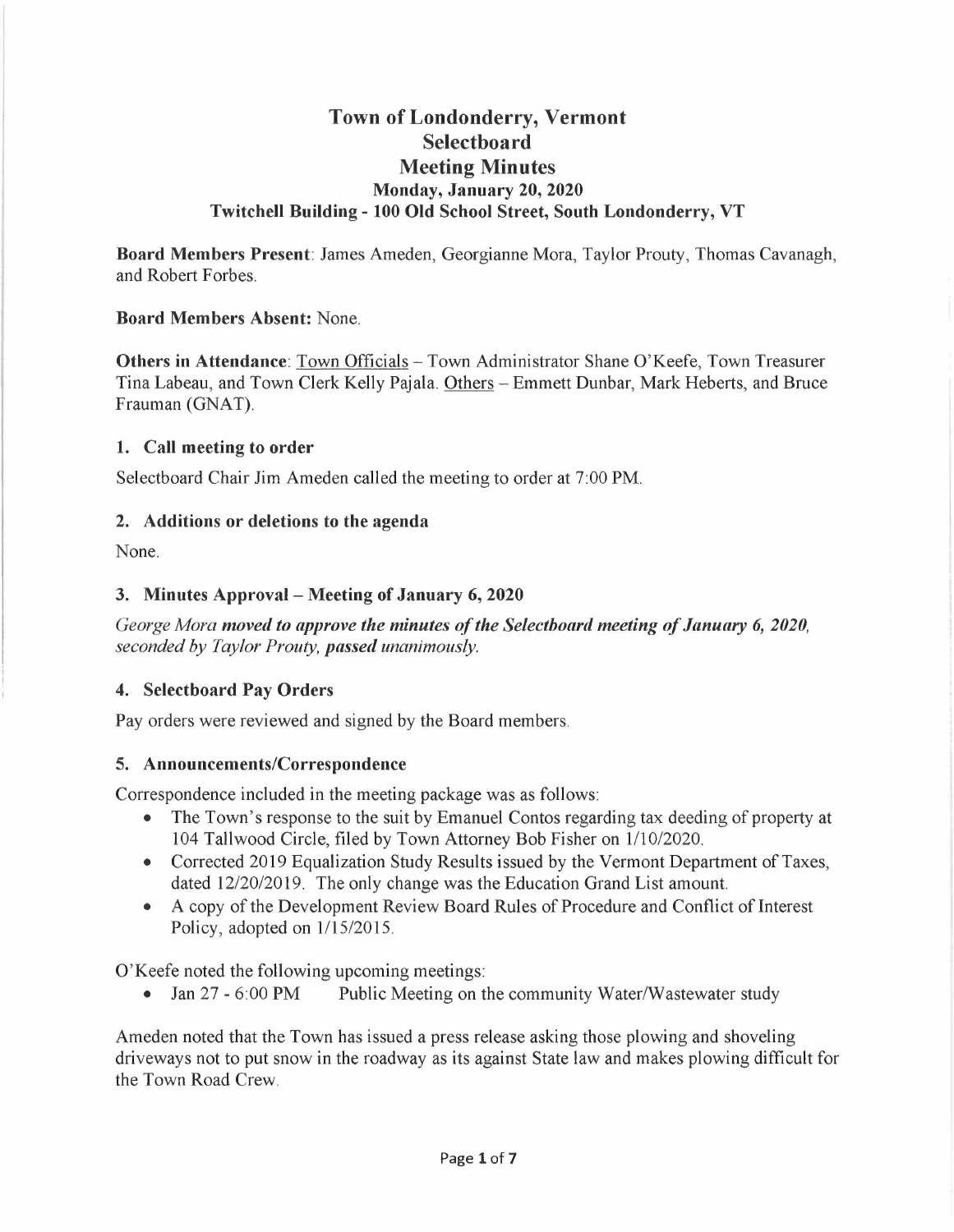Kelly Pajala stated that early and absentee voting for the presidential primary has begun.

#### **6. Visitors and Concerned Citizens**

Emmett Dunbar spoke to the Board about a petitioned Town Meeting article that he had turned in, and asked if the Board had seen it and when it would make a decision on it. Moving the discussion of the Town Meeting Warning up in the agenda was briefly discussed.

#### *Taylor Prouty moved to adjust the agenda to address item 10.b. (Town Meeting Warning) to Item 6.a., seconded by Bob Forbes, passed unanimously.*

#### **a. Approve Town Meeting Warning [17 VSA 2641** & **2642]**

The Board reviewed the proposed Warning for March 3, 2020 as drafted, which already had included the petitioned article. It was noted that there were enough signatures for the Board to consider inclusion of the proposed article. Am eden read aloud the petitioned article:

"We the residents of Londonderry, Vermont, want the opportunity to develop legal cannabis related businesses, and to form a healthy, safe locally based marketplace within Londonderry for cannabis goods and services".

Ameden inquired whether the matter covered by the petitioned article could be raised under the last Town Meeting article, which allows for other business, instead of a separate article. Dunbar stated that it would be a non-binding article and that he wished to have it printed and delivered to everyone's homes, as it's "politics for politics for politics" and education awareness. He handed out information on Senate Bill 54, which is pending cannabis regulation legislation. He discussed some of the details of the bill as it presently stands, and also some potential benefits to the agricultural and tourism business sectors, and economic development in general.

Rep. Pajala spoke to the status and some details of S.54 as it presently stands, noting that it is very much subject to change. George Mora noted that the Board had spoken about cannabis regulation in the past, and Tom Cavanagh recalled that the Board wished to take a wait and see attitude at the time. O'Keefe pointed out that it was his understanding that because the article does not pertain to Town business per se, the Board is not required to include it on the Town Meeting warning.

Dunbar stated that the petition shows that people in the community are interested in and supportive of the matter, and there will be more people signing the petition. He added that he had shown the petition language to an attorney.

Bob Forbes stated the possible votes on this matter at Town Meeting are "for", "against" and "pass over", and the article as written will elicit a good discussion. Ameden said the Moderator should explain the petition for the Town Meeting audience.

The positive economic development impacts of Magic Mountain were also discussed.

Dunbar left the meeting at 7:30 **PM.**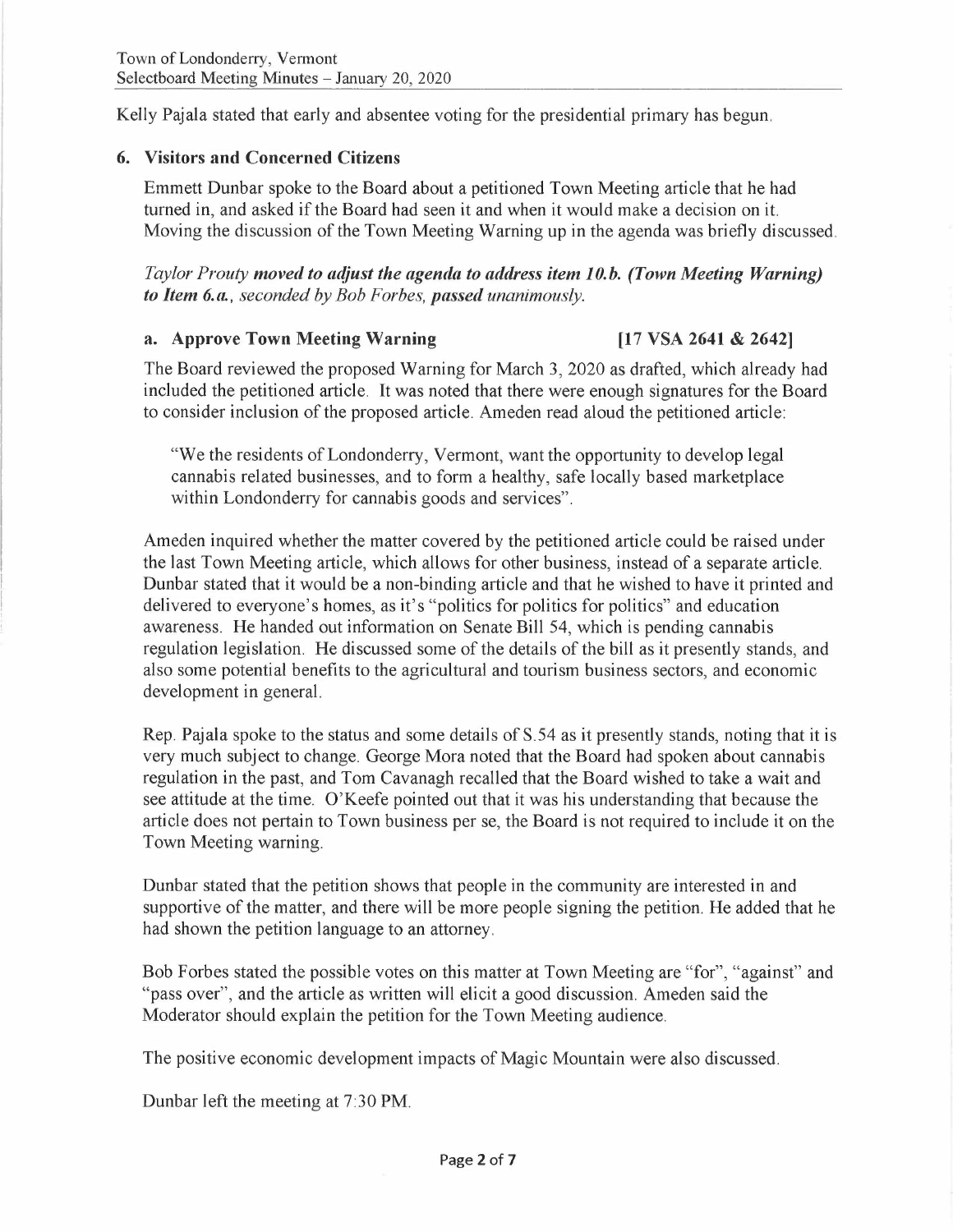Proposed Article 17, regarding the \$3,000 proposed capital reserve fund for emerald ash borer infestation, was also discussed. As the money for this would come from the unassigned fund balance and the proposed \$3,000 already in the FY2021 budget could be dropped

*George Mora moved to approve the Town Meeting Warning as provided to the Board, seconded by Taylor Prouty, passed unanimously.* 

#### 7. **Town Officials Business**

## **a. Board of Listers - Annual certificate of no appeals/suits [32 VSA 4155]**

*Taylor Prouty moved that the Board sign the Certificate of No Appeal or Suit Pending, seconded by Tom Cavanagh, passed unanimously.* 

## **b. Town Treasurer - 2021 Budget Review**

Labeau presented to the Board the proposed final budget for review and discussion. She mentioned that she had made all changes agreed to at the previous Board meeting, and had added in the final County tax, which was up a bit, and mentioned that the budget generated a total municipal tax rate of \$0.40385/\$100, including all appropriations. This is a two-cent increase over the present rate, and amounts to roughly \$25 for a home valued at \$100,000.

The decision to remove the \$3,000 emerald ash borer funding from the budget would make a minor change.

Following up on the previous meeting discussion, O'Keefe presented the Board with calculations on various alternatives for his office, including changes to the Assistant's hours, splitting the Town Administrator and Zoning Administrator positions, and eliminating the Assistant position altogether. The Assistant is presently budgeted for 15 hours per week. The Board reviewed and discussed the various options, and it was the consensus that incremental change would be the best way to proceed with this matter.

## *Bob Forbes moved to add 5 hours per week to the Assistant to the Town Administrator position, seconded by Tom Cavanagh, passed 4-0-1, with Taylor Prouty abstaining.*

This change relates to the 2021 budget and amounts to an increase of roughly \$4,000. The two changes to the budget presented were 1) removing \$3,000 for the emerald ash borer infestation efforts due to the separate Town Meeting article, and 2) adding 5 hours per week to the Assistant to the Town Administrator position.

*George Mora moved to approve the proposed FY 2021 budget as presented with the two changes discussed, seconded by Taylor Prouty, passed unanimously.* 

## **c. Town Treasurer - Year-to-date budget review**

Labeau reviewed with the Board the year-to-date-budget, noting that at the half-way point of the budget year expenditures were roughly at 50%. Some items come early in the year so appear to be overspent. She noted that we were doing OK with salt and sand expenditures,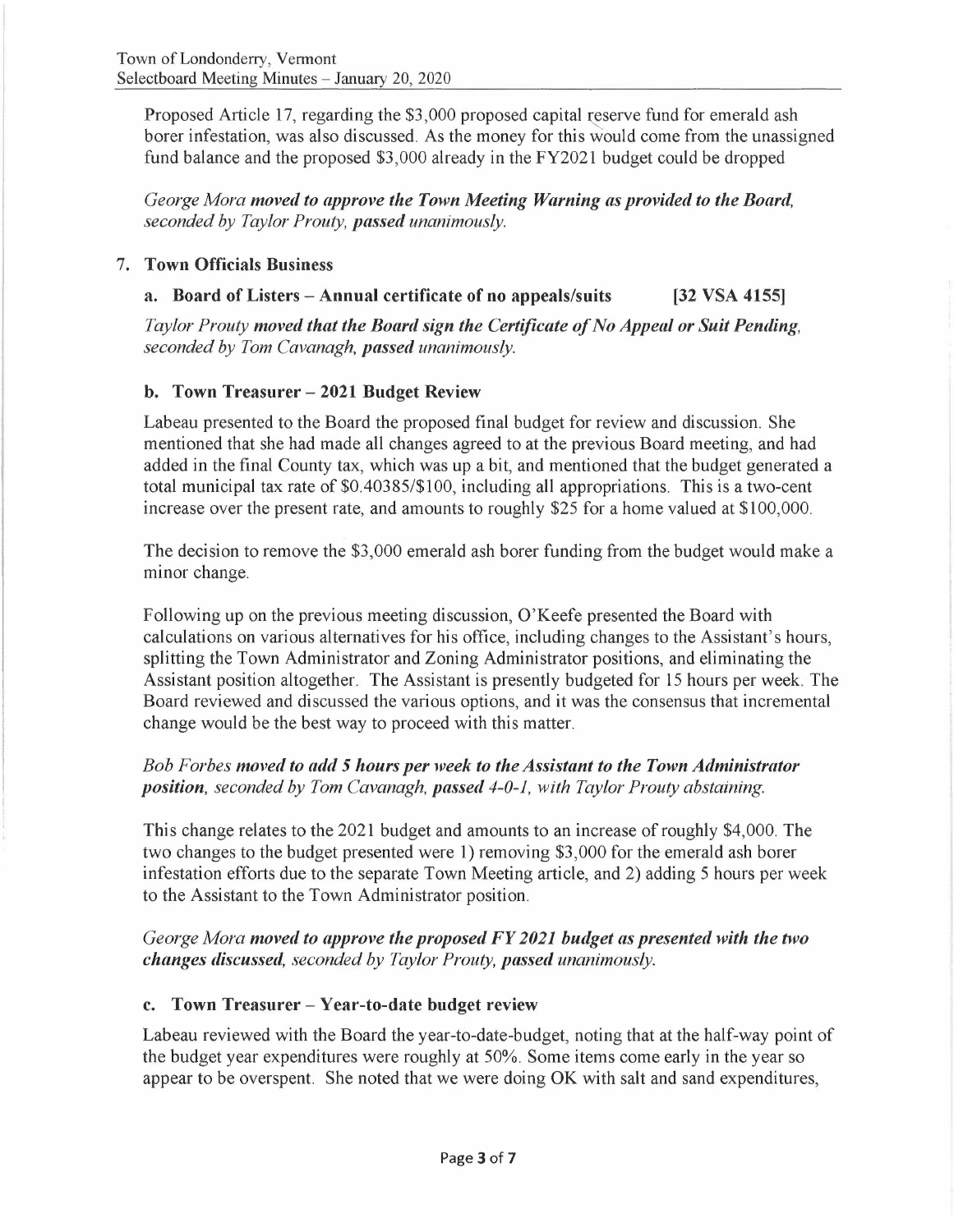and informed the Board that she had developed the spreadsheet, discussed at the previous meeting, on these expenditures with a tie-in to weather conditions.

There were no questions on the budget.

## **8. Transfer Station**

## **a. Updates**

None.

## **9. Roads and Bridges**

## **a. Updates**

Ameden noted that all seems to be going well, with the Road Crew fine and few equipment repairs. One of the trucks had to towed out of a ditch but there was no damage to the vehicle.

## **b. Discuss Road Crew uniforms**

Labeau noted that we're not getting good service from the uniform supplier, and the Road Crew is interested in purchasing their own uniforms, for which the Town would offer a stipend. The Board had no objection to this. Labeau will investigate whether the Town remains under contract with the vendor before any decisions are made on this matter, and this should be discussed at the next regular meeting.

## **c. Annual VTrans Certificate of Highway Mileage [19 VSA 305(b)]**

This is a document that must be signed each year. It was noted that there were no changes to Town road mileage this past year.

*Taylor Prouty moved to sign the annual VTrans certificate of highway mileage, indicating no changes from the previous year, seconded by Tom Cavanagh, passed unanimously.* 

#### **d. Discuss special weight limits for highways and bridges 1400c] [23 VSA 1400b** &

O'Keefe explained that by February 10 each year the Town must declare to VTrans whether it wished to establish special weight limits on Town highways.

Ameden explained that we allow for local business to conduct their operations on local roads by contacting him or the Road Foreman. O'Keefe noted that for each overweight permit issued a notice on contacting them is attached.

*George Mora moved to move to pass over this matter, seconded by Taylor Prouty, passed unanimously.*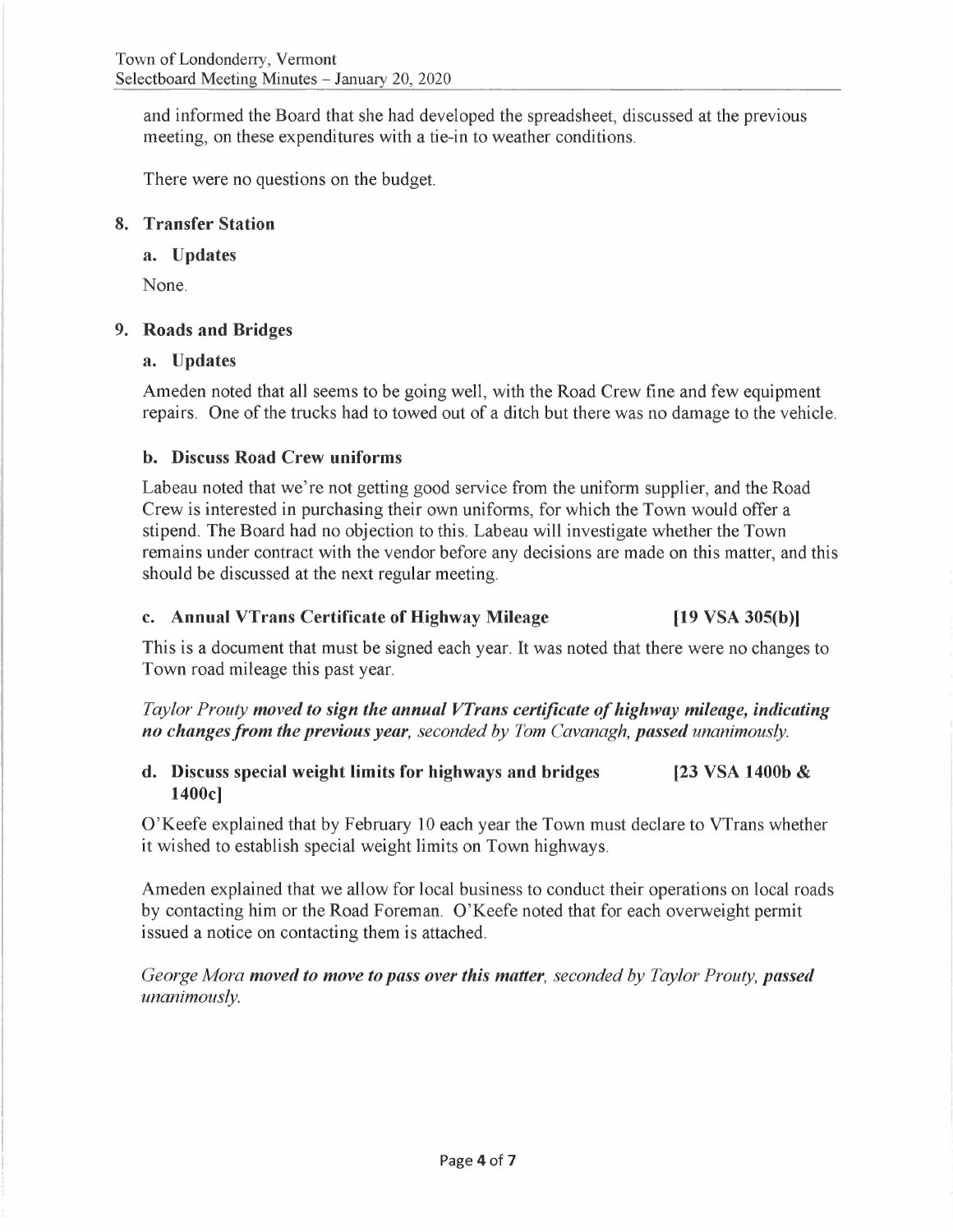## **e. Consider application(s) for excess vehicle weight permits [23 VSA 1400a]**

The Board reviewed an overweight permit application, and it was noted that the applicable fee was paid and insurance certificate received.

*Bob Forbes moved to move to approve the excess weight permit/or Newport Sand* & *Gravel Co., Inc. I Carroll Concrete Co., Inc., seconded by Taylor Prouty, passed unanimously.* 

Mark Heberts left the meeting at 8:30 **PM.** 

#### **f. Conflict of Interest waiver for Town Attorney to draw up agreement on request to improve and maintain portion of Under the Mountain Road (TH36) and Legal Trail**  #2

This matter was discussed at the meeting of 12/16/2019. O'Keefe noted that Fisher & Fisher had drafted this waiver agreement as the firm represents both the Town and the individuals wishing to improve and maintain a portion of Under the Mountain Road and a legal trail for a new home in Jamaica.

A draft of the proposed agreement has already been received and distributed to Am eden and Road Foreman Josh Dryden, and O'Keefe said he had some suggested changes that he would work on with the Town Attorney. The matter should be on the next regular meeting agenda.

*George Mora moved to authorize the Selectboard Chair to execute a waiver of conflict of interest regarding the hiring of Fisher* & *Fisher Law Offices to draw up an agreement to improve and maintain a portion of Under the Mountain Road and a legal trail, seconded by Taylor Prouty, passed unanimously.* 

O'Keefe will forward the signed document to Town Attorney Bob Fisher.

## **10. Old Business**

## **a. Consider participation in the WRC Regional Broadband initiative**

There was a brief discussion of the Board's 10/22/2019 letter of support to the Windham Regional Commission in this matter. Mora mentioned that she had attended the recent Windham Region a Broadband Project meeting sponsored by WRC. She mentioned that Toby Fitch attended with her and he has agreed to be the Town's point of contact if appointed. His role will simply be to be that contact and may have to attend some meetings.

She said that what WRC is looking to do is form one, maybe two, communications union districts (CUD), and has received funding from Vermont Department of Public Service to do a feasibility study on this, which will include various surveys. ECFiber and Valley Net will conduct the study for WRC and create a business plan. The Town will need to assist with some of the survey work.

Forbes noted that broadband availability is a huge economic development issue for the community.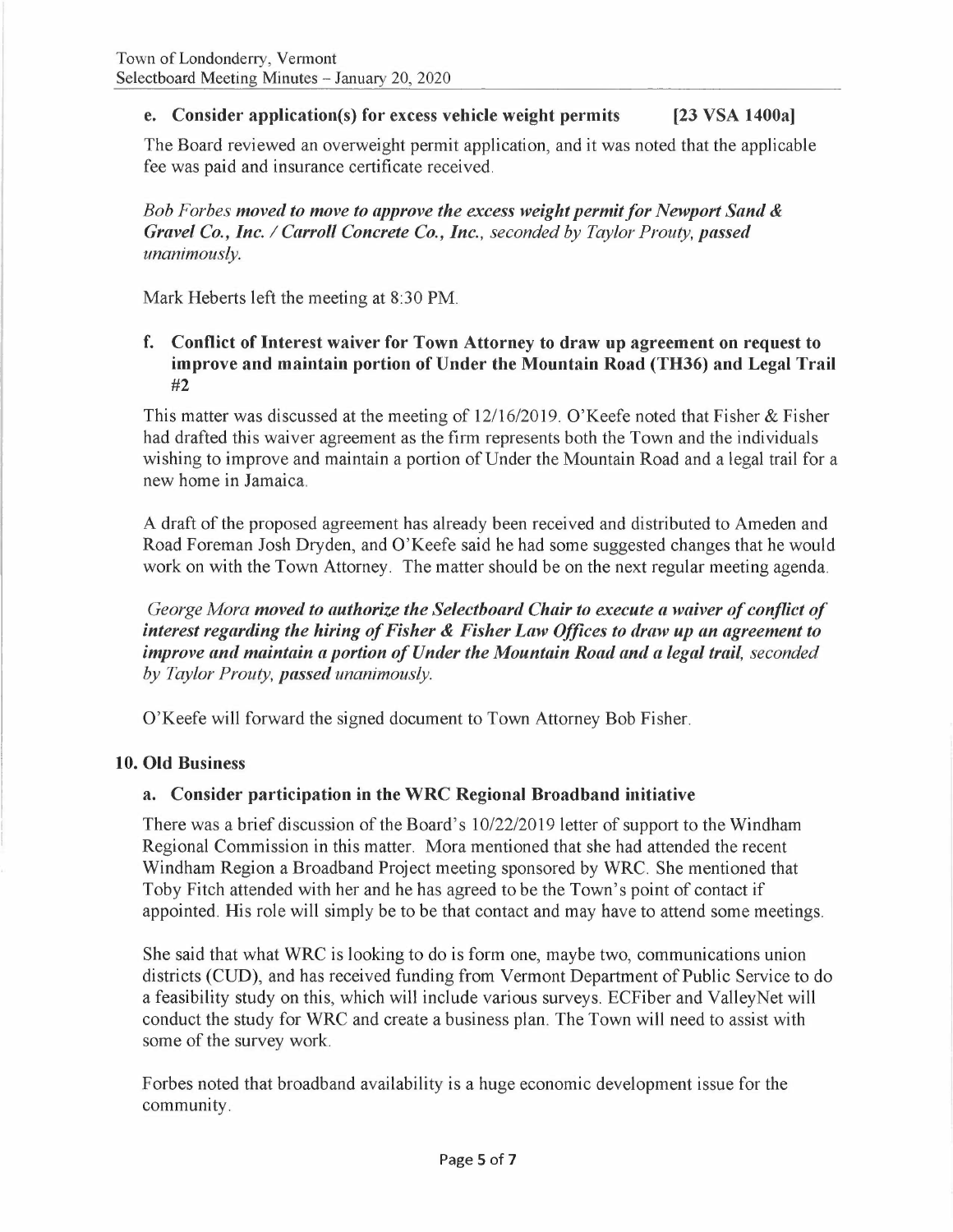Mora noted that some communities are including forming such a CUD in their Town Meeting Warning, but it was not necessary for Londonderry to this this at this time.

*Taylor Prouty moved to resolve that the Town of Londonderry intends to participate in the Windham Region Broadband Project and designates Toby Fitch as the Town's point of contact for this effort, seconded by George Mora, passed unanimously.* 

O'Keefe will inform the WRC of the Board's vote.

#### **b. Approve Town Meeting Warning**

**[17 VSA 2641** & **2642]** 

This matter was addressed earlier in the meeting.

#### **c. Septic fields - Consider proposals for PFAS sampling**

O'Keefe spoke about how while the Town was in the process of closing out the septage fields' State certification, the ANR-DEC Residuals Management & Emerging Contaminants Program directed the Town to conduct per- and polyfluoroalkyl substances (PFAS) testing in order to provide data for consideration by the Vermont Legislature. An attempt to be excluded from this requirement was rejected.

He provided the Board with the four proposals for PF AS sampling as follows:

| • Endyne, Inc., Williston, VT                            | \$4,385 |
|----------------------------------------------------------|---------|
| • Otter Creek Engineering, Rutland, VT                   | \$4,850 |
| • Harper Environmental, Bridgewater Corners, VT          | \$4,855 |
| • KAS Environmental Science & Engineering, Williston, VT | \$5,115 |
|                                                          |         |

O'Keefe noted that the cost of this work is unbudgeted, and that the figures presented were estimates only and could vary depending on site conditions. Snow plowing to the testing locations was discussed.

*Taylor Prouty moved to accept the cost estimate from Endyne, Inc. for the PF AS sampling and testing for the Septage fields in the amount of \$4,385, and to authorize the Town Administrator to sign any documents necessary to secure the services of the selected consultant for this effort, seconded by George Mora, passed unanimously.* 

## **11. New Business**

## **a. Town Office generator - connection to Town garage**

O'Keefe noted that he had been informed by the Town Office generator contractor that we could experience significant damage to the Town Office generator engine if it continues to operate under such a light load. It is over-designed for its current use and was originally sized to also serve the Town Garage, and he said that he wanted to start the conversation with the Board on making that connection. Apparently running under such a light load causes inefficient burning of the diesel fuel, causing "wet stacking".

Options discussed are to erect poles and run cable overhead, or to bury cable in conduit through or around the wetlands between the two structures.